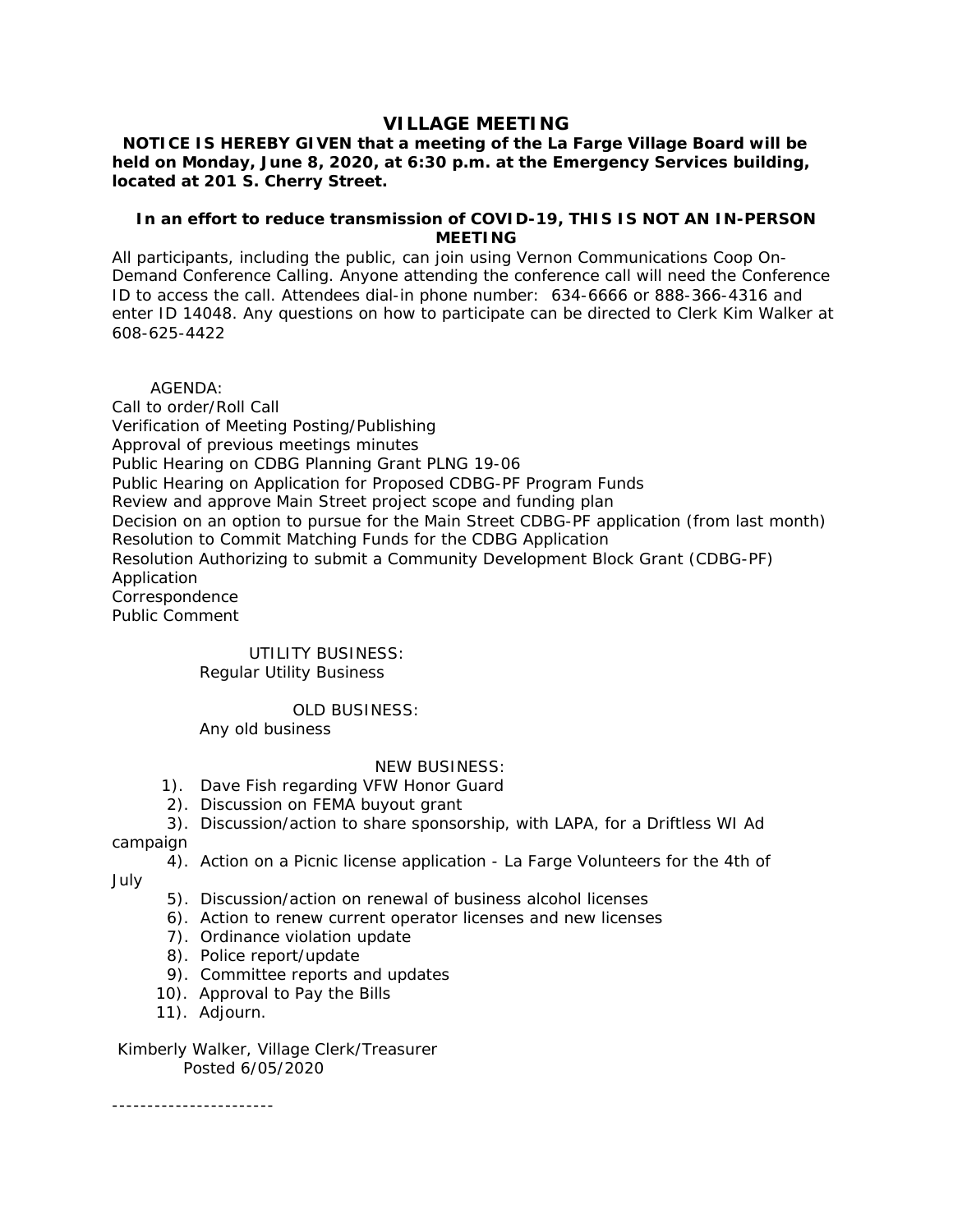## VILLAGE OF LA FARGE

Regular Board Meeting Monday, June 8, 2020

\*President Cheryl Purvis called the regular meeting of the La Farge Village Board to order at 6:30 p.m. at the Emergency Services building. Due to reducing transmission of COVID-19, participants were offered an On-Demand conference calling option.

Roll Call - Present at the meeting:

Members: Cheryl Purvis, Terry Jensen, Aaron Appleman, Reggie Nelson, Barbara Melvin, & Frank Quinn.

Absent was Aaron Nemec.

Also present: News reporter Lonnie Muller, Dale Klemme, Kurt Muchow, Brad Steinmetz, Rachel Clift, Dave Fish, Public Works Manager Wayne Haugrud, Police Chief Jonathon Brown, & Clerk Kimberly Walker.

Joining by conference calling: News reporter Bonnie Sherman.

\*Verification of meeting publishing in the La Farge Episcope and posting at the Bank, Post Office, and Village Office on June 5, 2020 was given.

\*Appleman moved, Quinn seconded to approve the previous meetings minutes: (5-11- 20/Regular Village board meeting; 5-14-20/Planning Commission meeting; 5-19-20/Regular Library Board meeting; and 5-27-20/Board of Review meeting). (Carried).

\*Dale Klemme, from CDA, was present to conduct the Public Hearing on the CDBG Planning Grant PLNG 19-06. This is the second required hearing for this grant on the streetscape and economic plan. Vierbichers was hired to lead this planning. At last month's village board meeting, Kurt Muchow and Sarah Pittz reviewed the plan. This hearing allows the board and public to make comments or voice any concerns on how it went. Comments received:

\*\*Cheryl Purvis was very impressed with the final results, which exceeded her expectations. The thoughts and thoroughness that went into it was great, along with the community interaction. There were a lot of public comments from people who have seen the design plan, and they've all been very positive.

\*\*Barb Melvin said she was going to attend the last meeting, but it was cancelled (due to the COVID). She was also impressed with the personalization of it, as it looked at La Farge as to what would work for our village. Impressed with the final proposal.

\*\*Brad Steinmetz was impressed with the effort to reach out and get ideas and thoughts from lots of different groups of people. What they brought in was very visible, showing up on the plans.

\*With no other comments, the public hearing was closed at 6:36 p.m.

\*Next, Dale conducted a Public Hearing on the application for proposed CDBG-PF program funds. He gave an overview of the CDBG program on how the funds are allocated and reviewed the programs that are available. The village recently conducted a village wide survey, which is good for 5 years, showing La Farge is LMI. He explained what the funds can be used for and the types of activities that are eligible for funding. The village is looking for money for a public facilities grant, for sewer and water replacement, along with streetscape, benches, lighting, engineering, and admin costs. The total project from Mill Street to Maple Street is \$2,632,575. We will be applying for a 1-million-dollar grant to help with costs. This leaves \$1,632,575 as match, which we will be using TIF funds. Other grants are also being investigated. We also have a signed letter from the Bank, to help support us. No one had any questions or comments on the proposed application for Main Street, so the hearing was closed at 6:46 p.m.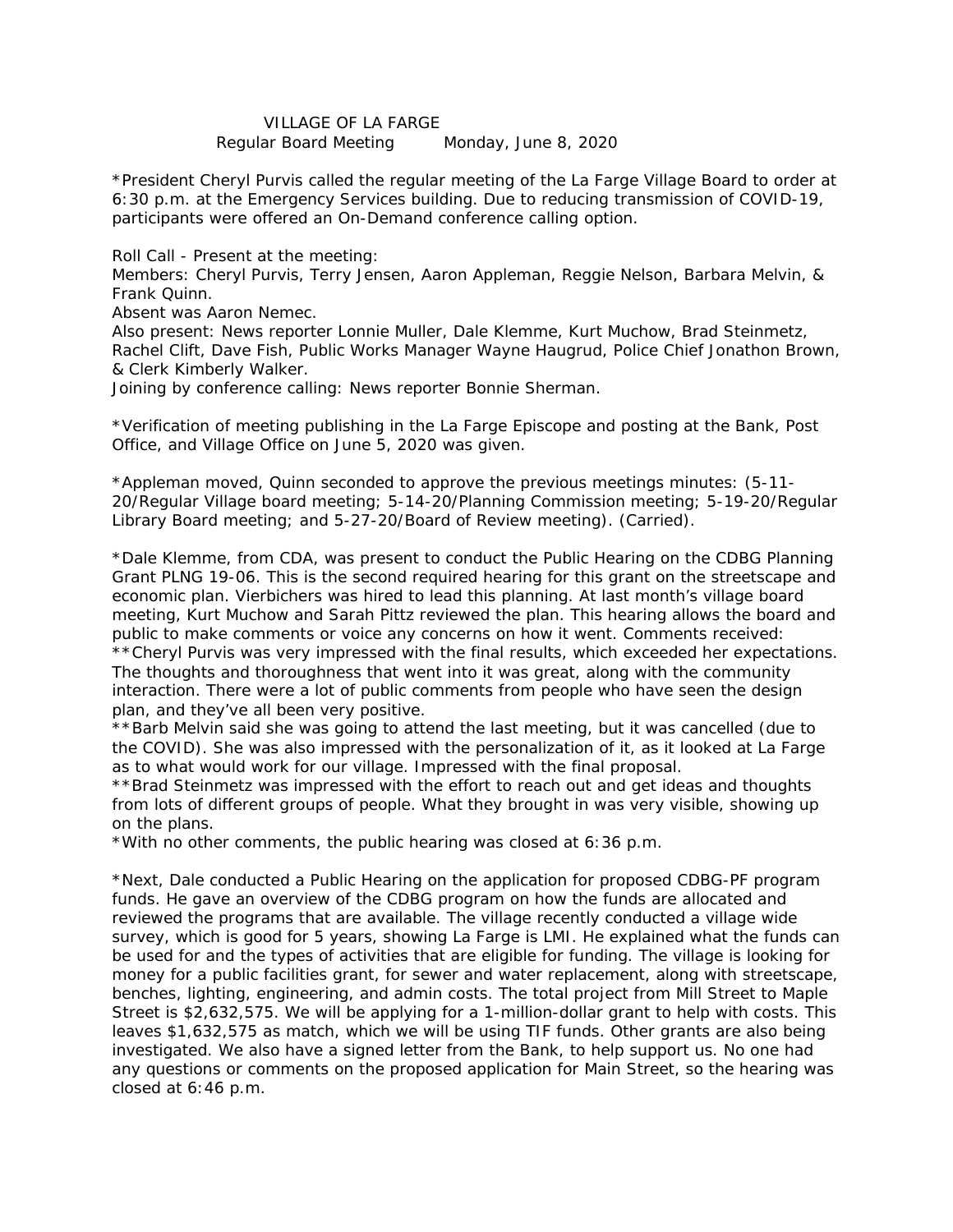\*Kurt Muchow, from Vierbichers, was present to review and approve the Main Street project scope and funding plan. Last month, 3 options were reviewed for the project scope. Since last month, Kurt has been working with USDA on potential funding. As of now, they are offering loan funds @ 40 years, at 1.375%. He also updated the board on option 2 from last month. The numbers needed to be verified with Delta 3.

It came in about \$60,000 higher, so looking at a \$2,731,515 project. He explained a scenario, where the sewer and water utility would take on an annual debt of \$44,040 if going with a USDA loan. This impacts customers rates with an increase of \$7.90 per month. By using USDA, the amount needed from TIF is significantly less, leaving approximately 1.5 million+ surplus to help with the substation relocation and other downtown projects. The board does not need to decide tonight. What Dale is submitting can be expanded on at another time. If we go with Option 1, we still have time to pursue contracts to the April 14, 2021 TIF deadline. Also, need to check with the PSC to see if they would approve water utility debt for a 40-year term. Will investigate further and put on discussion for next month's meeting.

\*Jensen moved, Quinn seconded to approve Option 2 to move forward with the CDBG application. (Carried).

\*Quinn moved, Jensen seconded to approve Authorizing the Resolution to Commit Match Funds for the CDBG application. (Carried).

\*Melvin moved, Appleman seconded to approve a resolution authorizing the village president to sign the documents necessary to submit the CDBG application. (Carried).

\*Correspondence: None.

\*Public Comment: Cheryl introduced/welcomed new Librarian Rachel Clift who was present to meet the board. She is really excited to be here and gave a background of herself and education.

\*Utility business: Wayne reported the Silver Street lift station pump sent in for repair is back and in service. Cost was \$4,795. Still waiting to receive the new chopper pumps. Will keep the repaired one for a backup.

\*\*Hired Kellogg Brush Hogging to clear out brush under our lines out along Hwy 82. It's been a few years since this has been done. Will start a rotation of having some of this done every year to keep up.

\*Old business: None.

\*New business:

\*Dave Fish, with the VFW, was present. Their organization heard there is no 4th of July parade this year, but they want to march the route with the veterans and flags. They are asking the village to allow them the use of the Police officer for a short time frame, to lead them, with a fire truck behind. The board said absolutely.

\*Dale Klemme gave an update on the FEMA buyout grant. After the 2018 flood, a preapplication was submitted for the buyout of some properties. Then in March of 2019, a final app was filed. FEMA pays for 87 1/2 % of all costs. That leaves a 12 ½% match. We applied for the DNR Municipal Flood Control Grant.

They required appraisals on all 9 properties, which the village had done and paid for. We recently received a letter that we were denied. Not enough money for all the requests. We